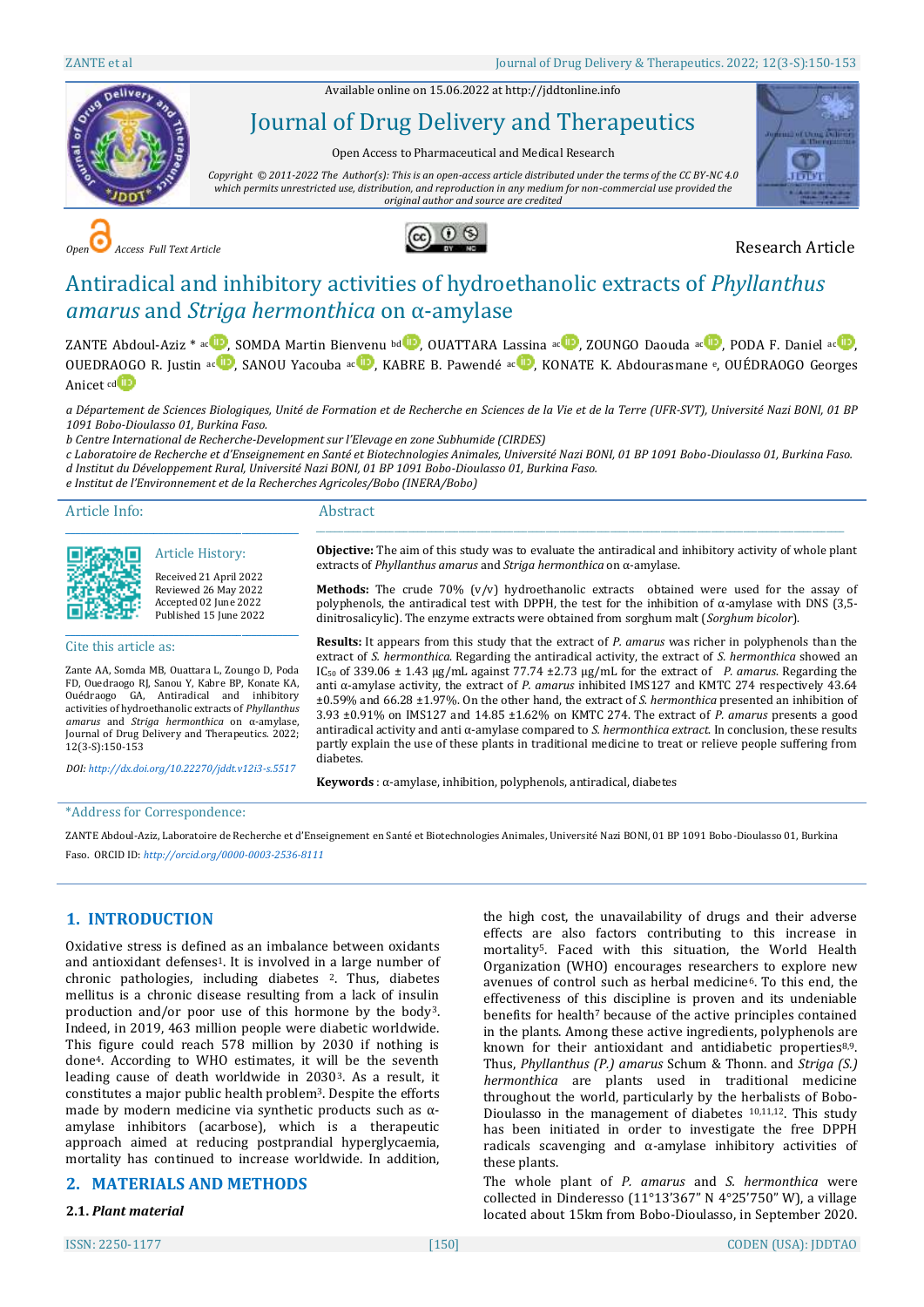Two varieties of sorghum (*Sorghum bicolor*) namely IMS127 and KMTC 274 from the Institute of the Environment and Agricultural Research were used as a source of  $\alpha$ -amylase.

#### **2.2.** *Preparation and hydroethanolic extraction*

The samples were dried in the dark, pulverized and stored in suitable bags before use. After measuring the moisture using by KERN (MLS 50-3C, Germany), 10 g of each powder were macerated 100 mL ethanol-water 70% (v/v) for 48 hours at room temperature with stirring according to the method described by Souhila et al.13 with some modifications. Then, the crude extracts were obtained following filtration using filter paper N°4 (Belle France) followed by evaporation of the solvent. Finally, these collected extracts were weighed and stored in the refrigerator in tightly closed sterile bottles to determine the antiradical and α-amylase inhibitory activity *in vitro*.

#### **2.3.** *α-amylase extract preparation*

The enzyme extracts were obtained using the protocol described by Adewale et al.14,15 with some modifications. The protein concentration of these enzymatic extracts was determined using the bicinchoninic acid (BCA) kit (Pierce, Rockford, IL) with Bovine Serum Albumin (BSA) as standard (Sigma-Aldrich, LLC, USA). Finally, the specific activities of these extracts were also determined according to the method described by Xiao et al.16. The results were expressed in μg of starch consumed/minutes/mg of protein using the following regression equation ( $y = 1.7456x + 0.0089$ ;  $R^2 = 0.976$ ).

# **2.4.** *Determination of total polyphenols*

Polyphenol content of the extracts was evaluated by the Folin-Ciocalteu method<sup>17</sup>. Thus, 125 μL of each extract (100  $\mu$ g/mL) was added to 625 μL of 0.2 N Folin-Ciocalteu reagent (MP Biomedicals, LLC, USA). After 5 min incubation, 500 μL of 7.5% sodium carbonate (CARLO ERBA Reagents S.A.S, France) were added to the first mixture. The whole was incubated at room temperature for 2 hours in the dark. The optical densities (OD) were read against a blank using a spectrophotometer (Spectrumlab 23A) at 760 nm. For this purpose, a calibration curve of gallic acid (Sigma- Aldrich Chemie, Steinheim, China) solution (0 to 200 mg/ L) of equation  $(y = 0.0058x +$ 0,0319;  $R^2 = 0.9982$ ) was established and the results were expressed in mg of gallic acid equivalent per 100 mg of dry extract (GAE /100 mg) using the calibration curve.

#### **2.5.** *Assessment of antiradical activity*

DPPH free radical scaveger activity was carried out by the DPPH method (1, 1-diphenyl-2-picryl-hydrazil)18,19. In fact, 375 µL of each extract at different concentrations were mixed

ZANTE et al Journal of Drug Delivery & Therapeutics. 2022; 12(3-S):150-153 with 750 µL of DPPH (0.02 mg/mL) (Acros Organics, Spain) following by 15 minutes incubation at room temperature. Then OD was read against a blank at 517 nm. Quercetin (Sigma- Aldrich Chemie, Steinheim, China) was used as reference scavenger. The IC50 was determined and the results were expressed in µg/mL.

#### **2.6.** *Evaluation of the anti α-amylase activity*

Plant extracts capacity to inhib alpha-amylase was evaluated by the 3,5-dinitrosalicylic (DNS) method20,21. A mixture of phosphate buffer (pH=6.9; 0.02M) (Carlo Erba Reagents, France), plant extract and enzyme extract were made with the same volume (100 μL). This mixture was incubated at 37°C for 10 minutes. Then, 100 μL of 1% starch (Carlo Erba Reagents S.A, France) were added and the whole was incubated at 37°C for 15 minutes. After that, 200 µL of 1% DNS was added to stop the enzymatic reaction. The reaction mixture was incubated at 100°C for 8 minutes followed by cooling in an ice bath. Following this, was read against a blank at 540 nm. The inhibition percentage (%I) was calculated according to the formula:  $\% I = \left[ \frac{OD(constrol) - OD(test)}{OD(sontrol)} \right] * 100.$  $OD(control)$ 

# **2.7.** *Statistical analysis*

The Microsoft Excel (2016) table was used to calculate the means, standard deviations of the data and the graphs. The R version 4.0.1 software was used to compare the means by a Student's T test at the 5% threshold.

# **3. RESULTS**

# **3.1.** *Polyphenol content*

The average yield of the hydroethanolic extracts was respectively  $12.15 \pm 0.07\%$  (w/w) and  $7.77 \pm 0.11\%$  (w/w) for the extract of *P. amarus* and *S. hermonthica*. Table 1 showed that the polyphenol content of the extract of *P. amarus* is significantly higher than that of *S. hermonthica* (p = 0.02).

Table 1: Polyphenol content

| Samples                         | P. amarus          | S. hermonthica               | p-value |
|---------------------------------|--------------------|------------------------------|---------|
| Polyphenols (mg)<br>GAE/100mgDE | $32,43 \pm 6,58$ a | $6.66 \pm 0.85$ <sup>b</sup> | 0.02    |

*There is significant difference between a and b; DE: Dry Extract; GAE: Gallic Acid Equivalent*

# **3.2.** *Anti-radical activity*

The DPPH radical scavenging activity was carried out by determining the IC<sub>50</sub> values of the hydroethanolic extracts. The results were obtained using the regression curve for each sample (Figure 1).



Figure 1: Regression curve of *P. amarus* (PA), *S. hermonthica* (SH) and Quercetin(Q)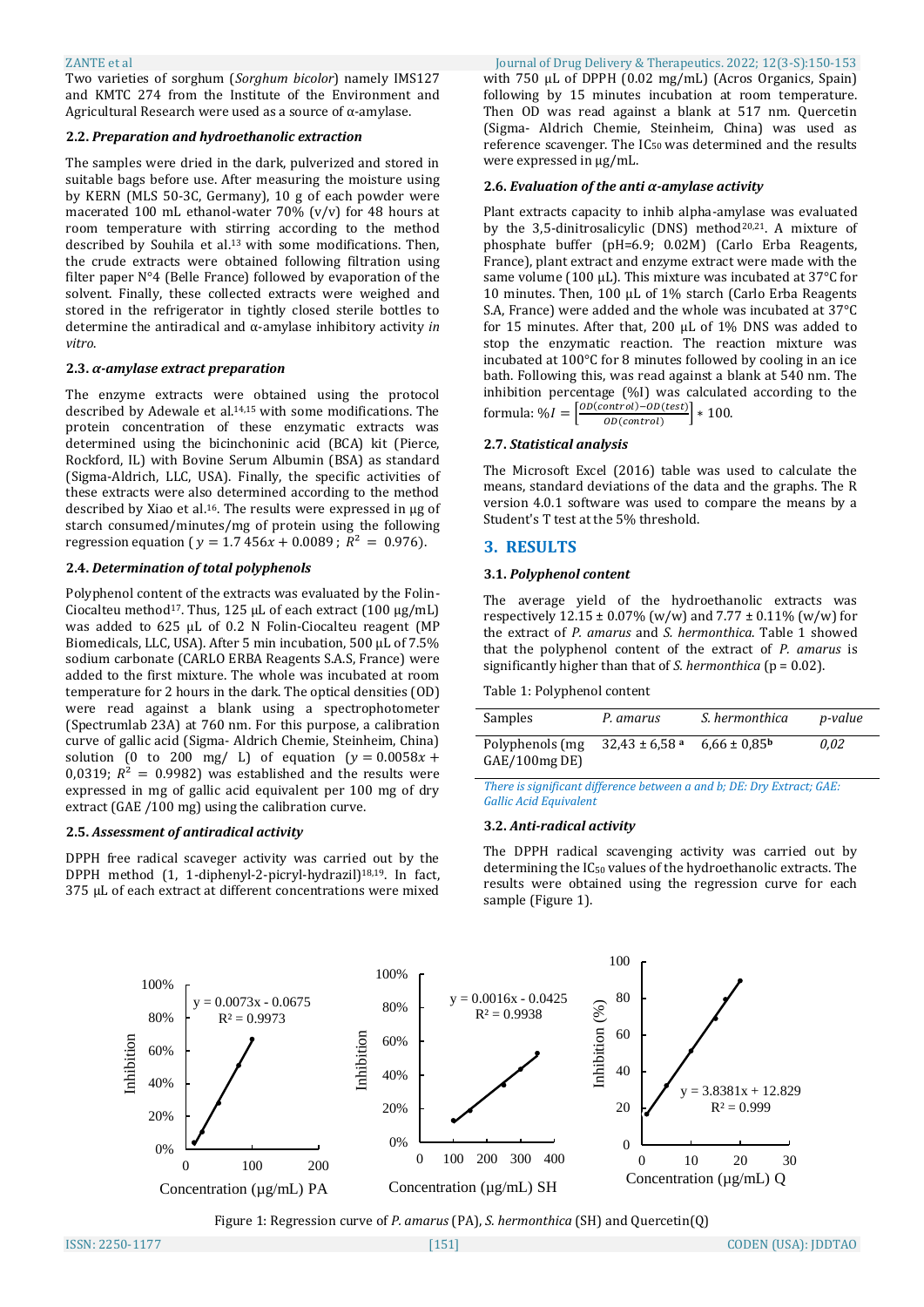Thus, the extract of *P. amarus* exhibited an IC<sub>50</sub> of 77.74 ± 2.73 µg/mL versus 339.06 ± 1.43 µg/mL for *S. hermonthica*. The IC<sub>50</sub> of quercetin was  $9.66 \pm 0.10$  µg/mL (Figure 2).



Figure 2: IC<sup>50</sup> of *P. amarus*, *S. hermonthica* and Quercetin

#### **3.3.** *Anti α-amylase activity*

The inhibitory activities of the hydroethanolic extracts at 10 mg/mL on IMS 127 and KMTC 274 were evaluated. Thus, the extract of *P. amarus* presented the strongest inhibition whatever the malt extract used against a weak inhibition for the extract of *S. hermonthica* (Table 2).

| Table 2: Inhibition of P. amarus extract and S. hermonthica on both malt extracts |  |  |  |
|-----------------------------------------------------------------------------------|--|--|--|
|-----------------------------------------------------------------------------------|--|--|--|

| Malt extract   | Pc      | As                     | Inhibition $(\%)$ | Inhibition $(\%)$ |
|----------------|---------|------------------------|-------------------|-------------------|
|                | (mg/mL) | $(U^*/mg)$ of protein) | P. amarus         | S. hermonthica    |
| <b>IMS 127</b> | 9.98    | 170.36                 | $43.64 \pm 0.59$  | $3.93 \pm 0.91$   |
| KMTC 274       | 10.18   | 158.05                 | $66.28 \pm 1.97$  | $14.85 \pm 1.62$  |

*Pc: Protein concentration; As: Specific activity U\* in* μg of starch consumed/minutes

# **4. DISCUSSION**

The present study reported high polyphenol content for *P. amarus* extract unlike *S. hermonthica extract* which showed low content ( $p = 0.02$ ). Other studies have shown the presence of polyphenols in these plants22,23. Thus, the use of hydroethanolic solvent could explain this presence of these compounds because it has the advantage of solubilizing these compounds24. The antiradical activity was evaluated using the DPPH test, most often used for the screening of molecules endowed with antioxidant activities present in plant extracts because of its rapidity25. This activity made it possible to determine the IC50 which is the concentration required to inhibit the DPPH radicals by half. In fact, the lower this concentration (IC<sub>50</sub>), the higher the antioxidant activity<sup>26</sup>. From the study, the extract of *P. amarus* exhibited a lower IC<sup>50</sup> than that of *S. hermonthica.* Therefore, the *P. amarus* extract was significantly more antiradical than the *S. hermonthica extract* (p = 2.2e-14). These results could be justified by their respective polyphenol content. Other studies have confirmed that these compounds are endowed with such activity8,9. In short, the two extracts having this ability to trap DPPH free radicals are then potential antioxidants. Beyond these antiradical properties, polyphenols are also involved in the inhibition of  $\alpha$ -amylase<sup>27</sup>. During this study, both extracts exhibited an anti α-amylase effect on both varieties of sorghum malt. *P. amarus* extract showed higher inhibition compared to *S. hermonthica* extract which showed weak inhibition. This difference would be due to their respective content of polyphenolic compounds. Other studies have reported this inhibition of α-amylase par *P. amarus* 28,29. In

addition, this plant appears to be involved in lowering blood sugar levels in rats rendered diabetic by Alloxan 30. All these results could support the use of these plants by the herbalists of Bobo-Dioulasso in the management of diabetes.

# **5. CONCLUSION**

The aim of this study was to evaluate the antiradical and αamylase inhibitory potential of extracts of *S. hermonthica* and *P. amarus.* The results of this study have highlighted the presence of polyphenols in the hydroethanolic extracts. The highest polyphenol content was obtained with *P. amarus* extract. In addition, all extracts showed both antiradical properties and inhibitory effects on α-amylase. These results partly explain the use of these plants in traditional medicine to treat or relieve people suffering from diabetes. For future investigation, it will be interesting to explore not only other complementary methods of antioxidant evaluation such as 2,2- Azinobis 3-ethyl-BenzoThyazoline 6-Sulphonate (ABTS) and Ferric Reducing Antioxidant Power (FRAP) but also to use a pure enzyme to determine the kinetic parameters in order to better appreciate the antidiabetic activity.

#### **Acknowledgements**

We are thankful to the herbalists of the city of Bobo-Dioulasso for sharing their precious recipes.

# **Conflicts of interest**

The authors declare that they have no competing interests.